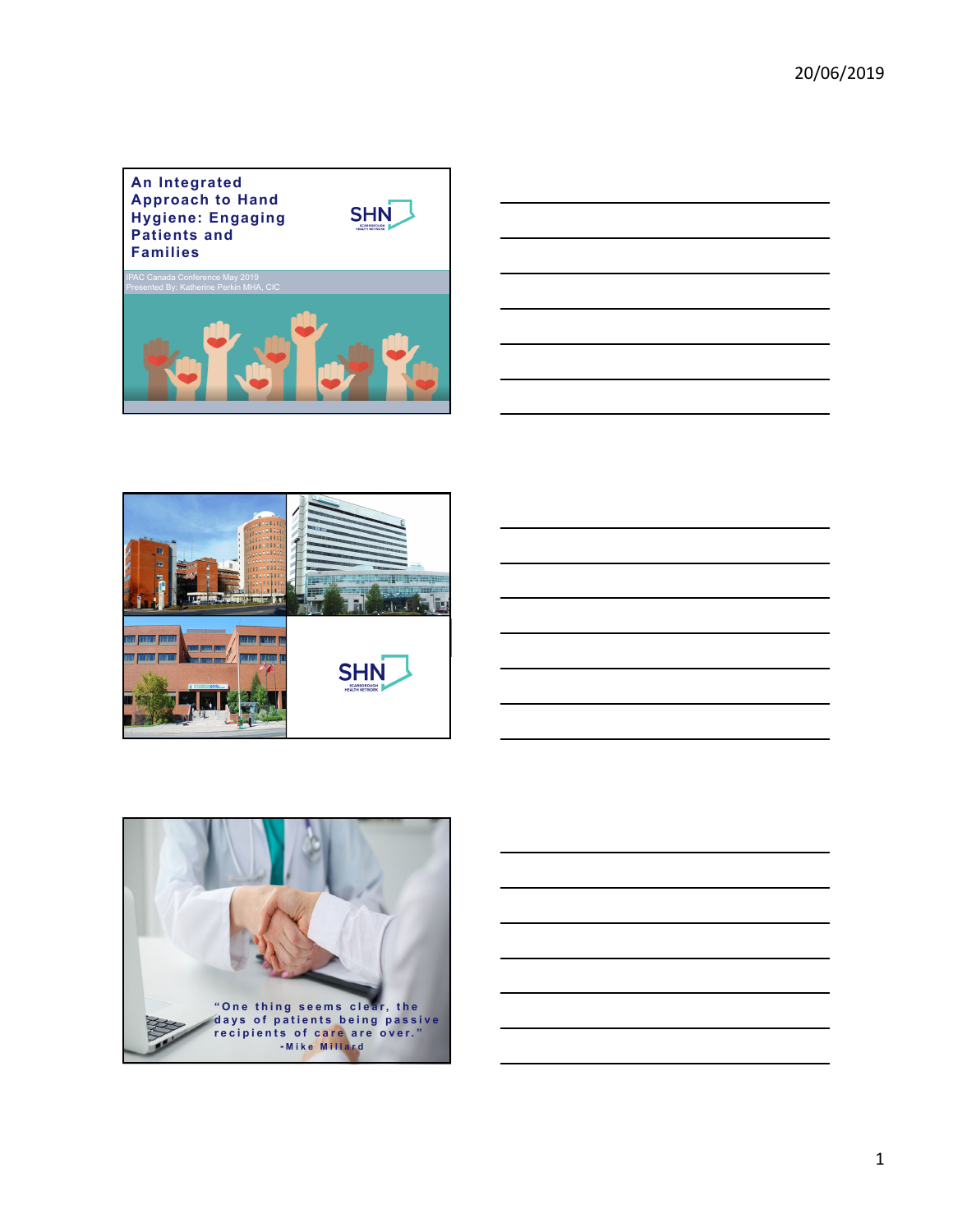







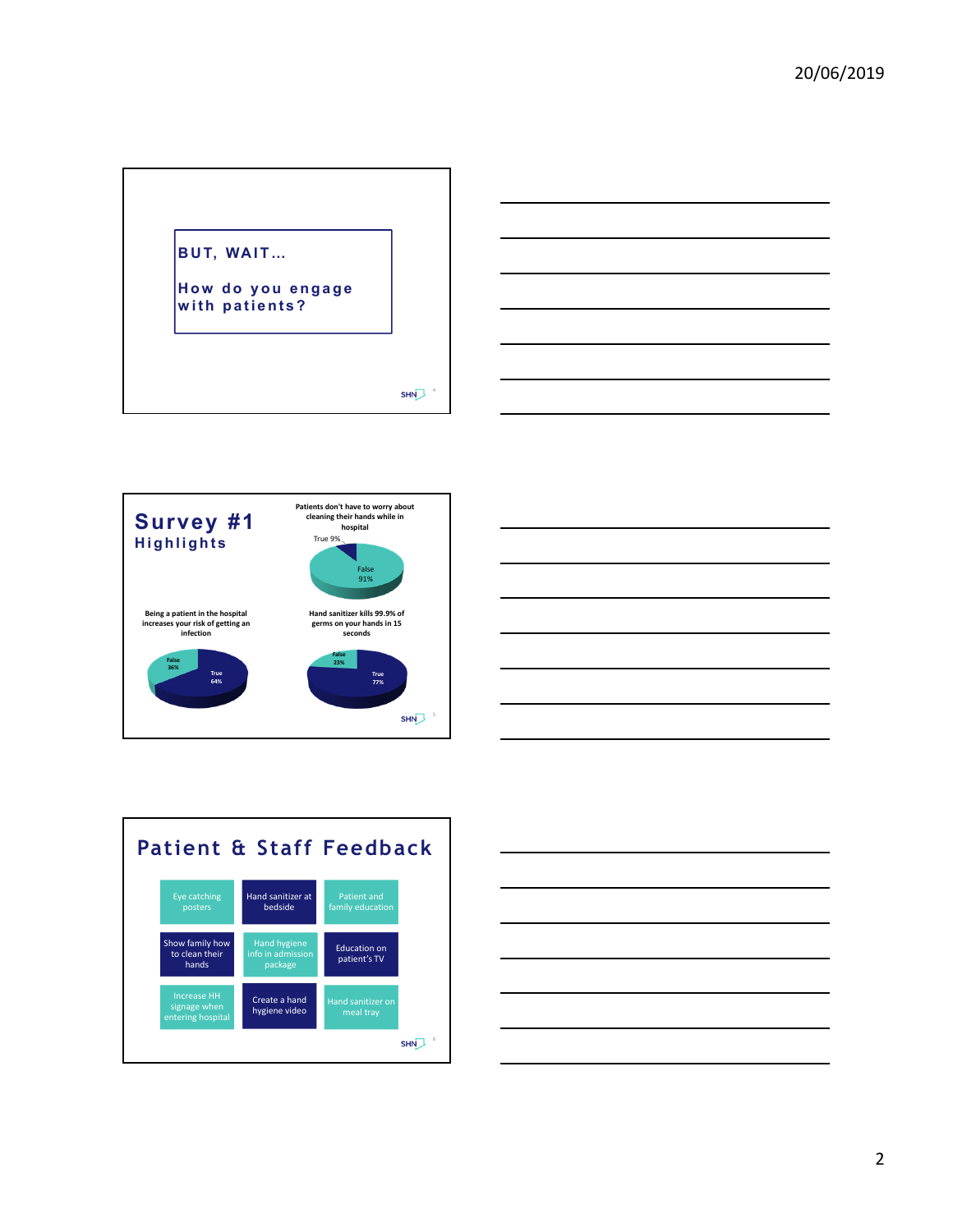









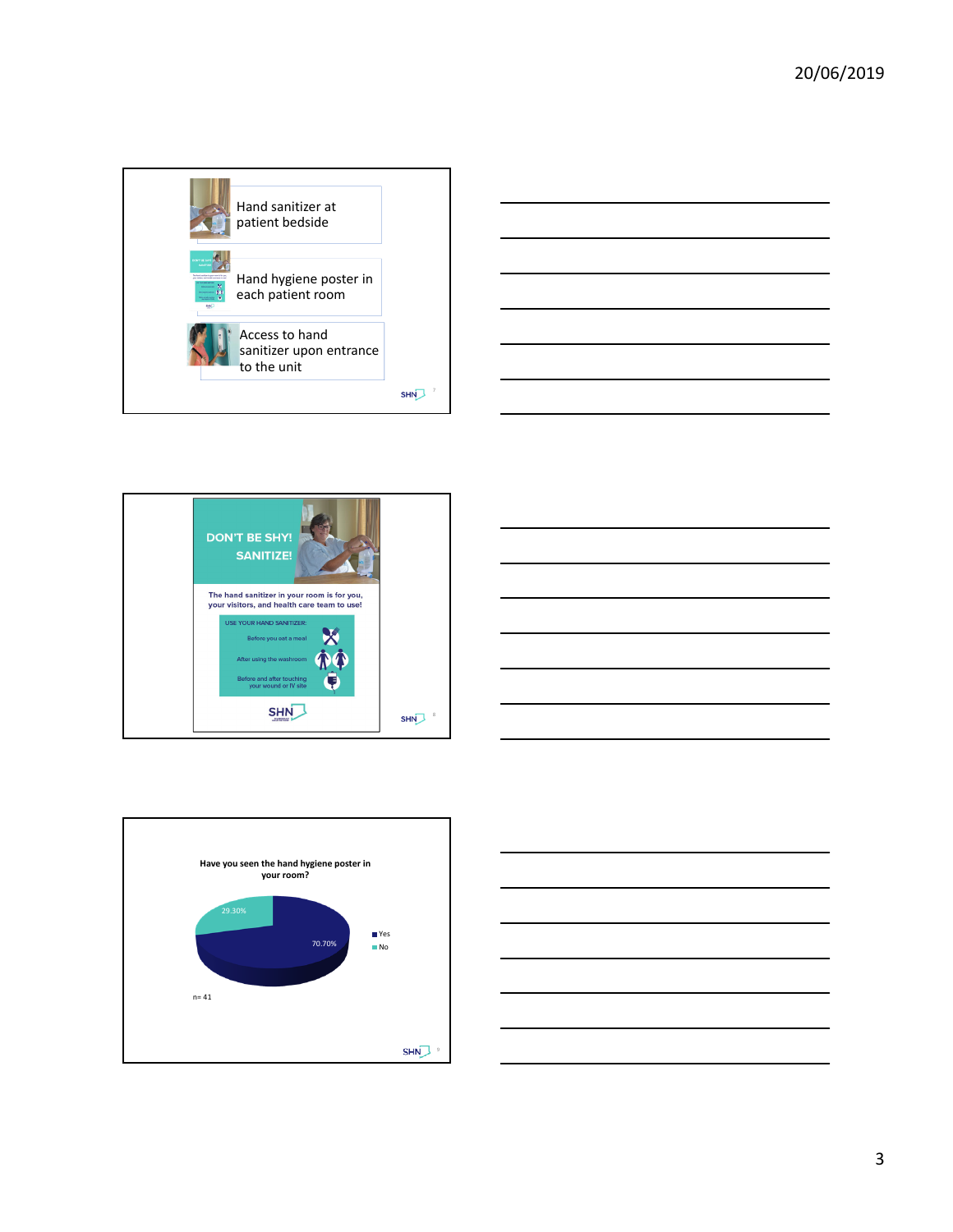









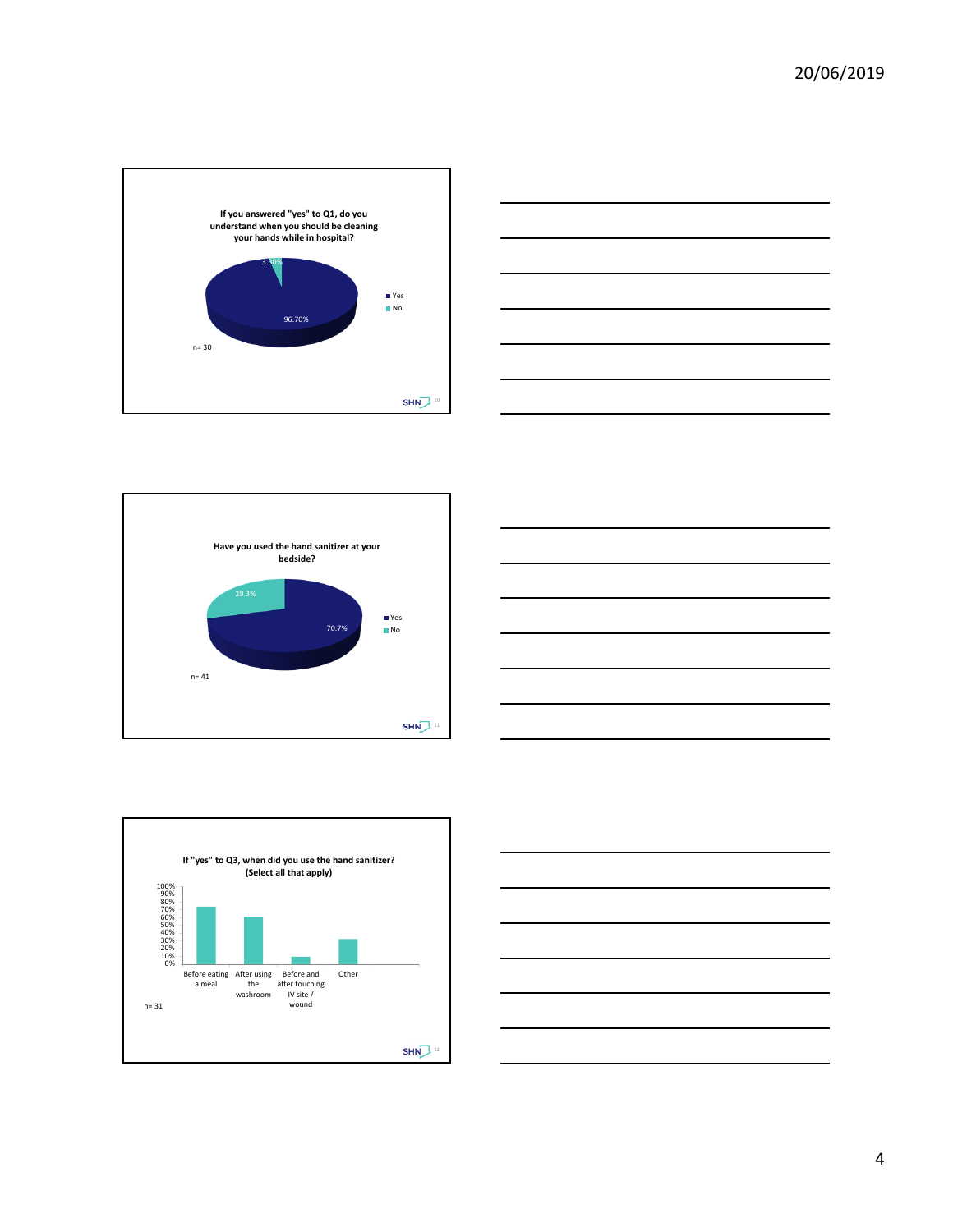## **General Feedback** "Like the sanitizer. its a great idea. Entire family uses it when they come to visit." Likes the hand sanitizer at the bedside because it reminds her to wash hands. Also admits that she is forgetful so it's a good reminder. Poster is hard to see and too small to read. "The pump is too hard, especially when you are lying down." "Like the sanitizer at the bedside, its a great idea."  $SHN^{\frac{13}{3}}$

hard reach PATIENTS KNOW good idea POSter None USe Poster hard see Sanitizer say hands dispenser Pt clean hands read picture make

 $SHN<sup>14</sup>$ 

## **Next Steps**

- Incorporate patient feedback
- Seek approval to expand program across our hospital network
- Ongoing engagement with our PFAC representative and committee
- Explore new ways to engage with patients and share IPAC knowledge

 $SHN^{\frac{15}{3}}$